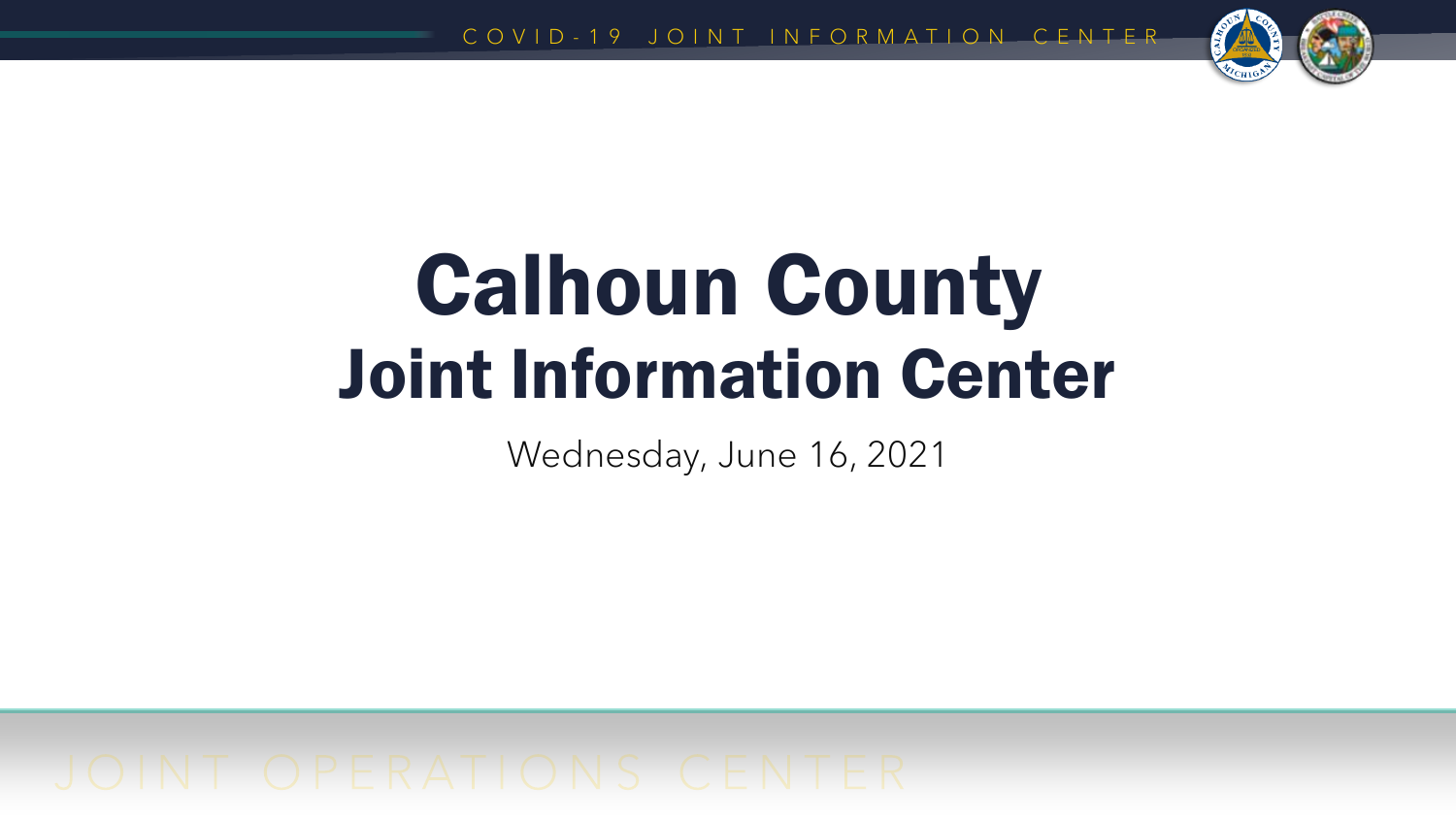

## Administrative Notes

- Please mute your phone
- This is a listening-only meeting, besides the pre-arranged speakers
- Please send any questions through Zoom chat function
- Enter your name on Zoom, so we know who is asking questions
- Please let PIOs know if you have questions.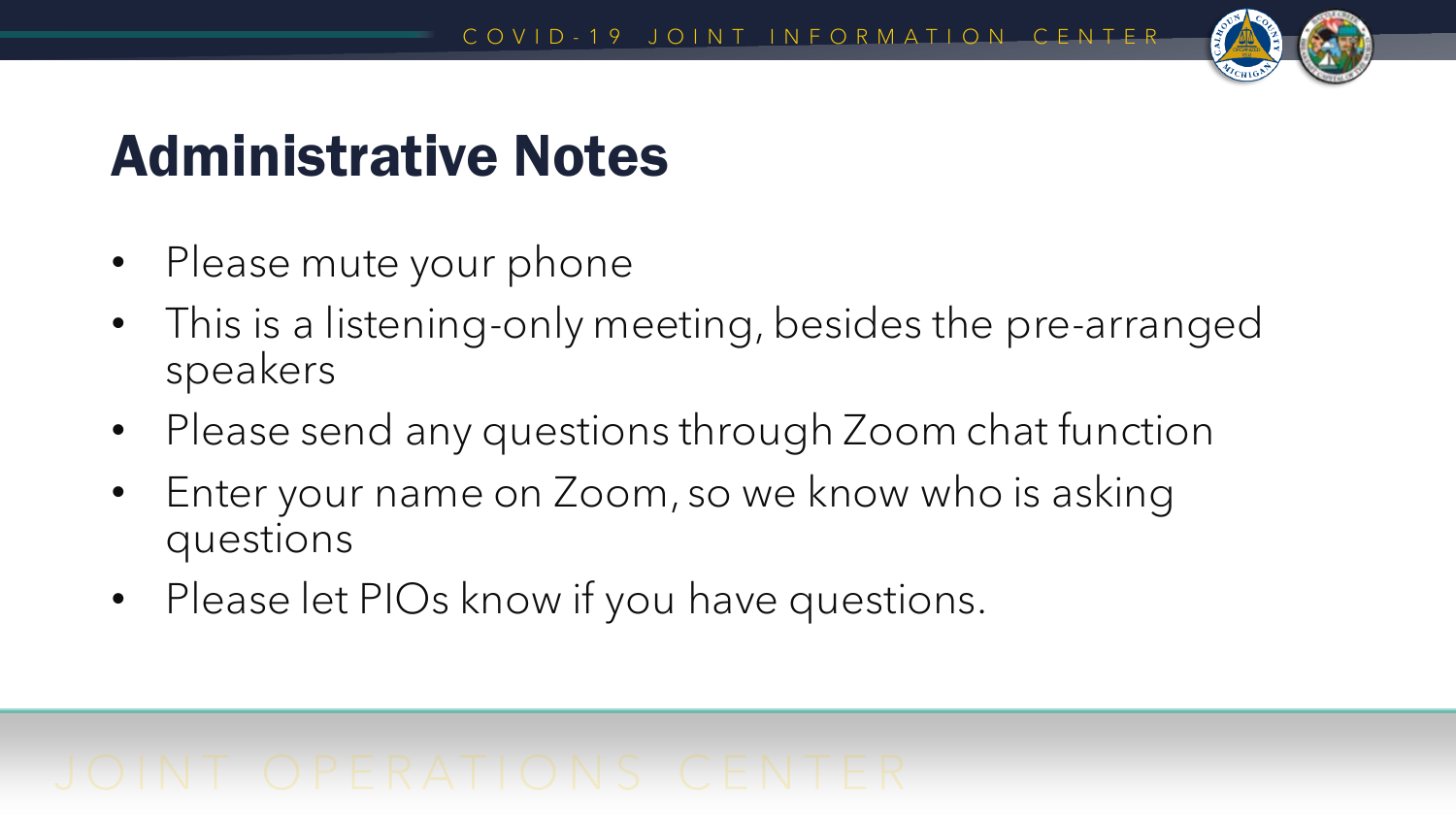

## Unified Command Team

Kelli Scott, Calhoun County Administrator/Controller Ted Dearing, Battle Creek Assistant City Manager Brigette Reichenbaugh, Deputy Health Officer, Calhoun County Public Health Department





COVID-19 Unified Response

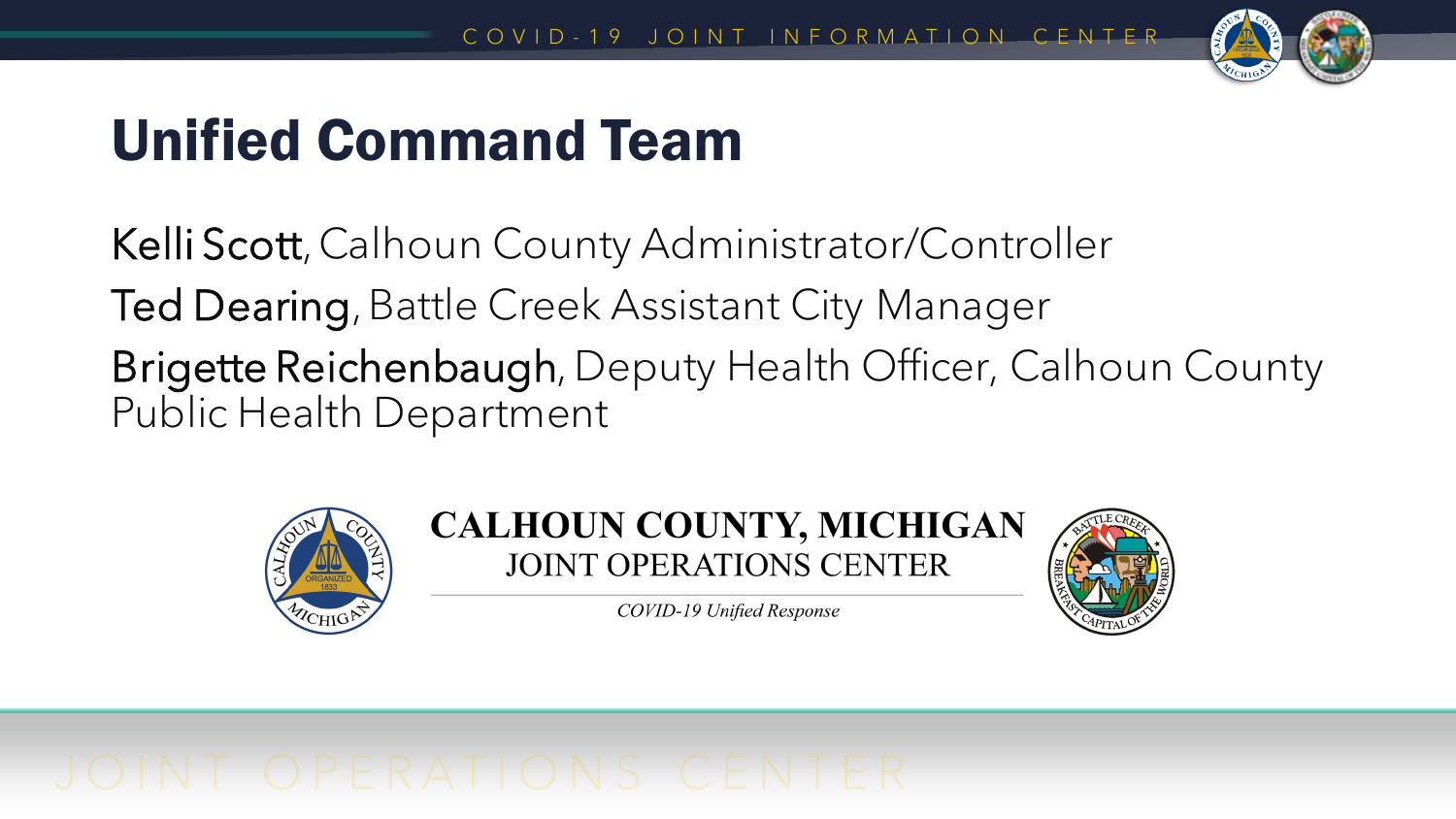

## Additional Speaker

Karla Fales, CEO CareWell Services Southwest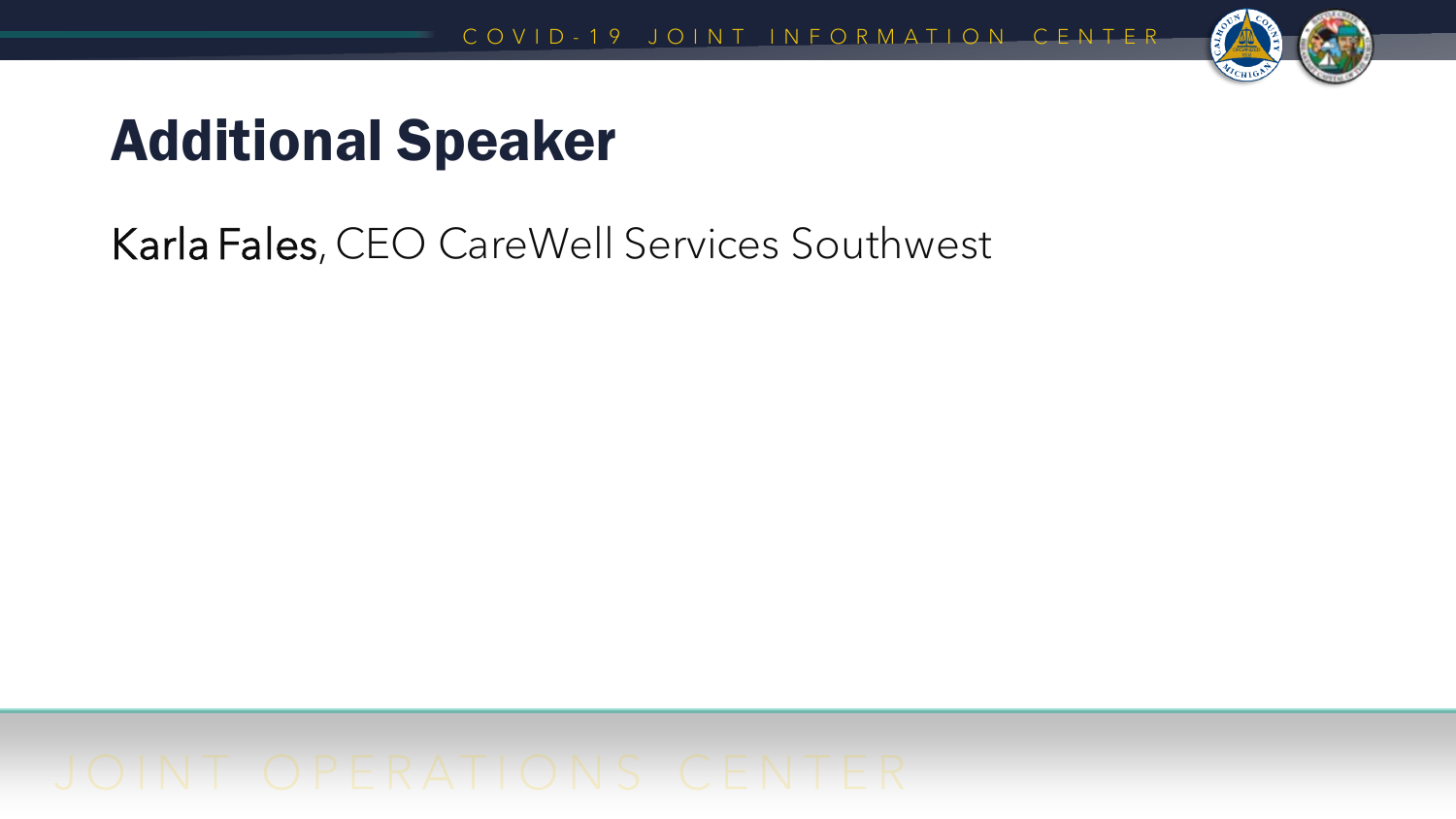

## Joint Operations Center: Lines of Effort and Priorities

Save Lives

Mitigate Suffering

Protect the Vulnerable

- Develop community-wide approach
- Create a virtual Joint Operations Center
- Respond to impacts and effect of the Shelter in Place Order
- Anticipate and prepare for COVID increase and surge capability
- Develop plan to reset and stabilize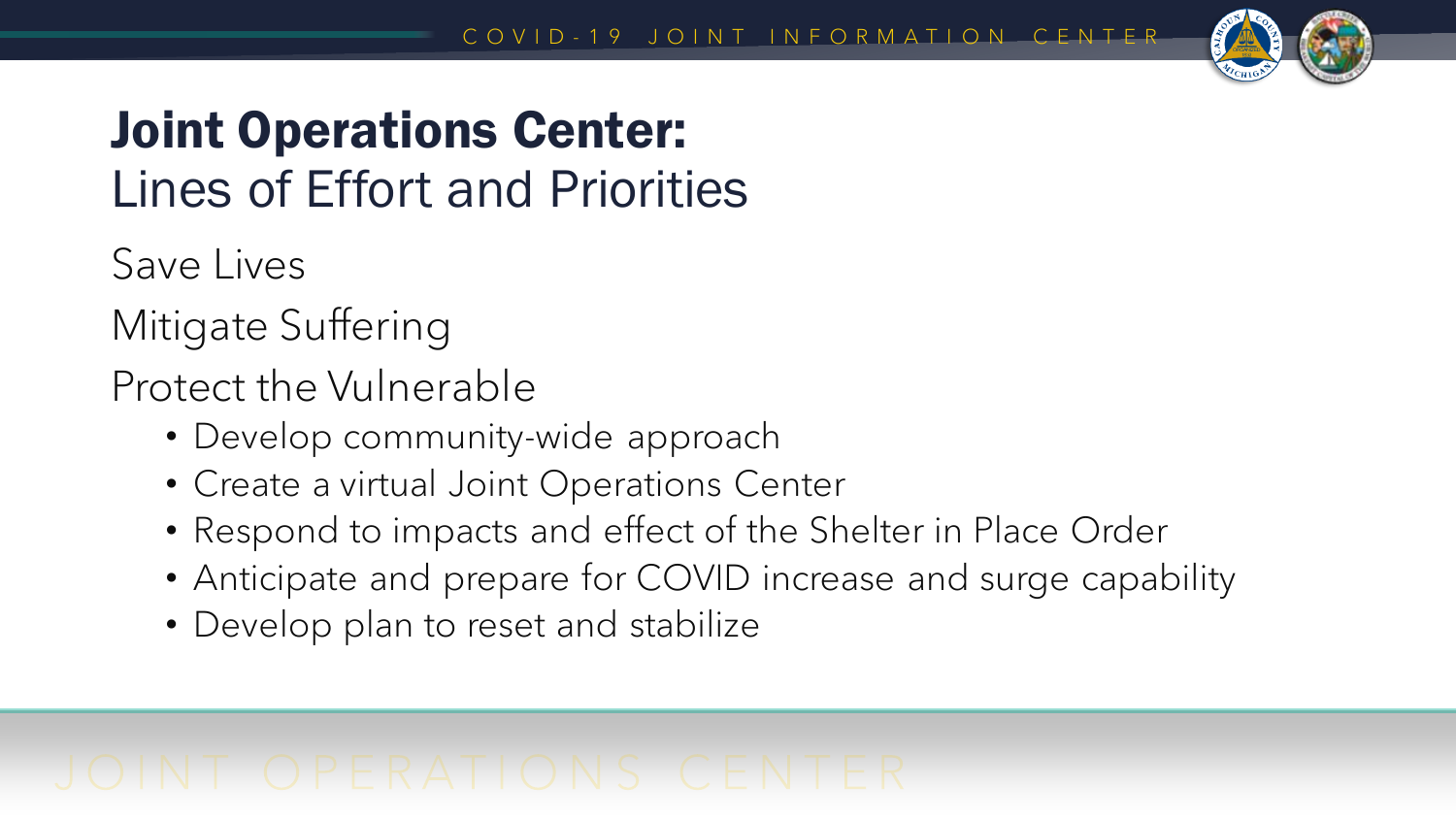

## Purpose of Joint Information Center (JIC)

To provide current and relevant information regarding actions, activities and resources in the JOC in a combined format for community and elected leadership, as well as the media

To listen to and determine the needs of all jurisdictions in Calhoun County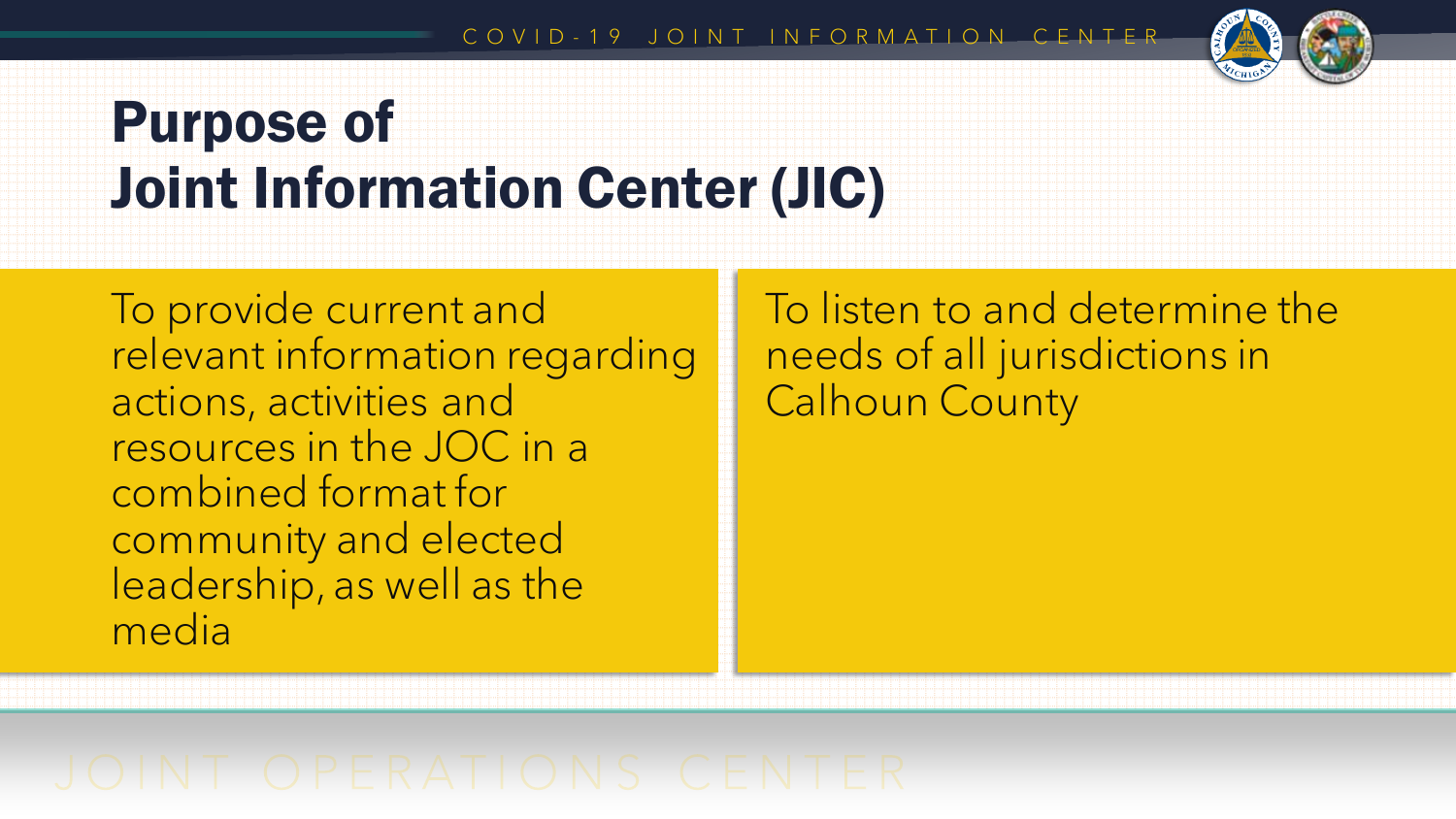

## Agenda

Current Situation - Reichenbaugh Vaccine Dashboard – Reichenbaugh Local Numbers - Reichenbaugh Upcoming Vaccine Clinics – Reichenbaugh Local Gov Updates – Dearing Vaccination Campaign – Fales

Comments from Representatives - Open to Elected Officials or their representatives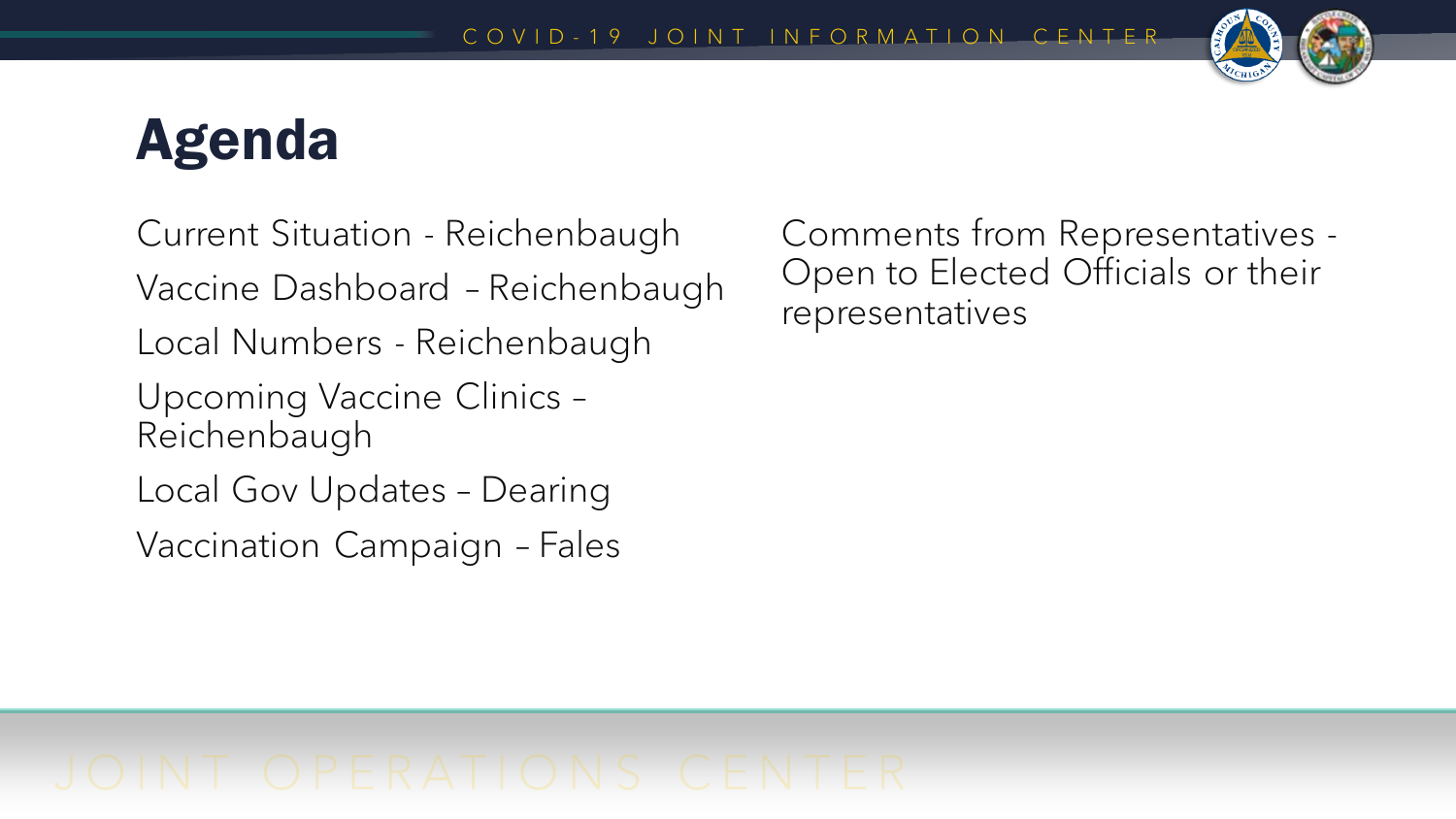

## Current **Situation**

| Last Updated: 6/16/2021 8:30 AM                     |               |
|-----------------------------------------------------|---------------|
| Positive for 2019-nCOV                              | 12,387        |
| Current COVID-19 Persons in<br><b>Hospital Beds</b> | $\mathcal{P}$ |
| Deaths                                              | 293           |



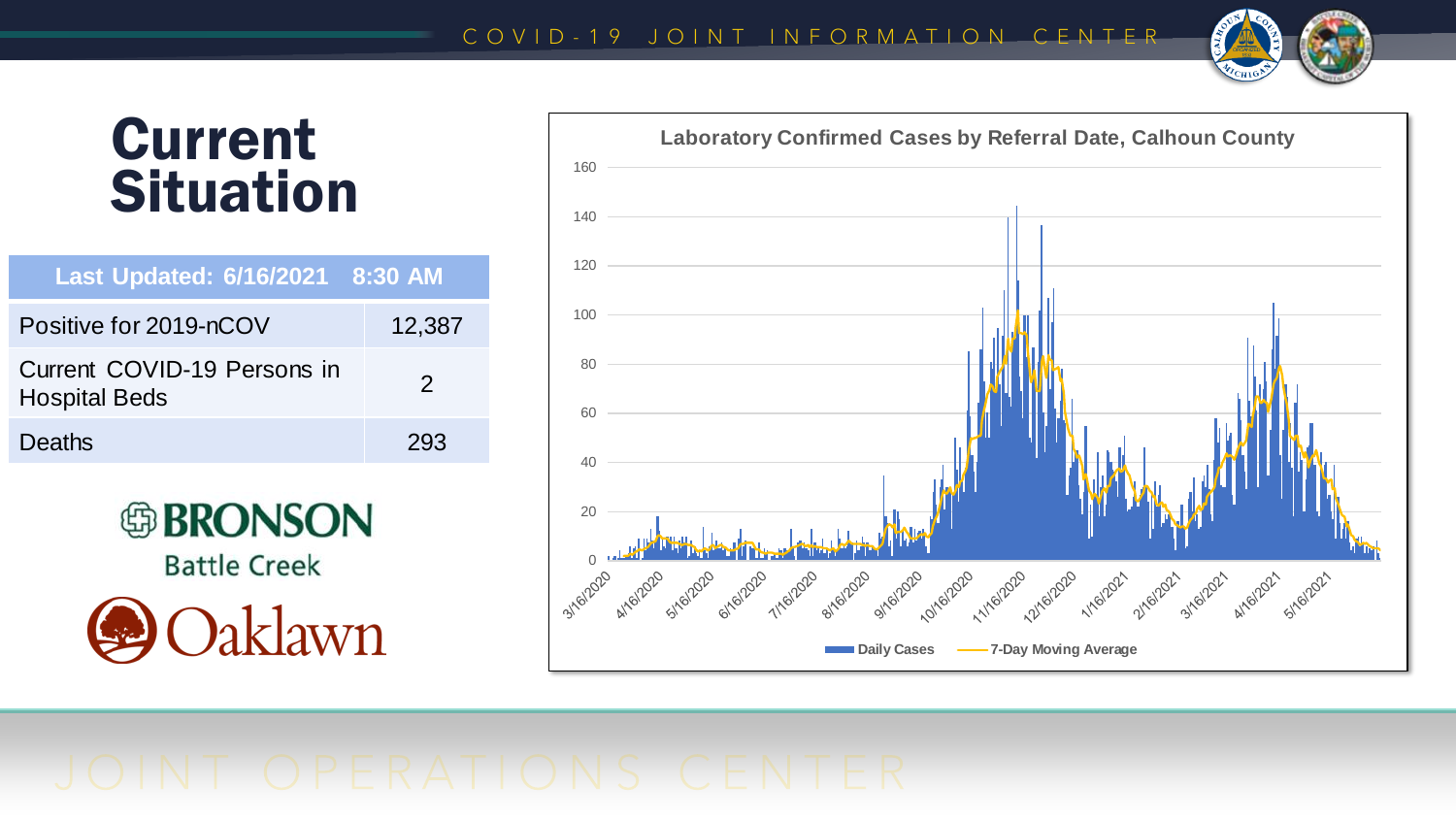

# Vaccine Dashboard

| <b>Total CCPHD</b><br><b>Doses Administered</b> | <b>Total Calhoun County</b><br><b>State Dashboard</b><br><b>Doses Administered</b> |
|-------------------------------------------------|------------------------------------------------------------------------------------|
| 39,677                                          | 99,371                                                                             |
| Data through Tuesday, June 15, 2021             | Data through Tuesday, June 15, 2021                                                |



## **Who in Calhoun County has been** vaccinated against COVID-19?

The Michigan Department of Health and Human Services (MDHHS) set an initial operational goal of vaccinating 70% of Michiganders (5,667,842 residents), plus two weeks. For those 16 years and older with completing by the end of 2021. Data obtained from Michigan Care Improvement Registry (MCIR)



**\*Data sourced from Michigan Department of Health and Human Services: COVID-19 Vaccine Dashboard**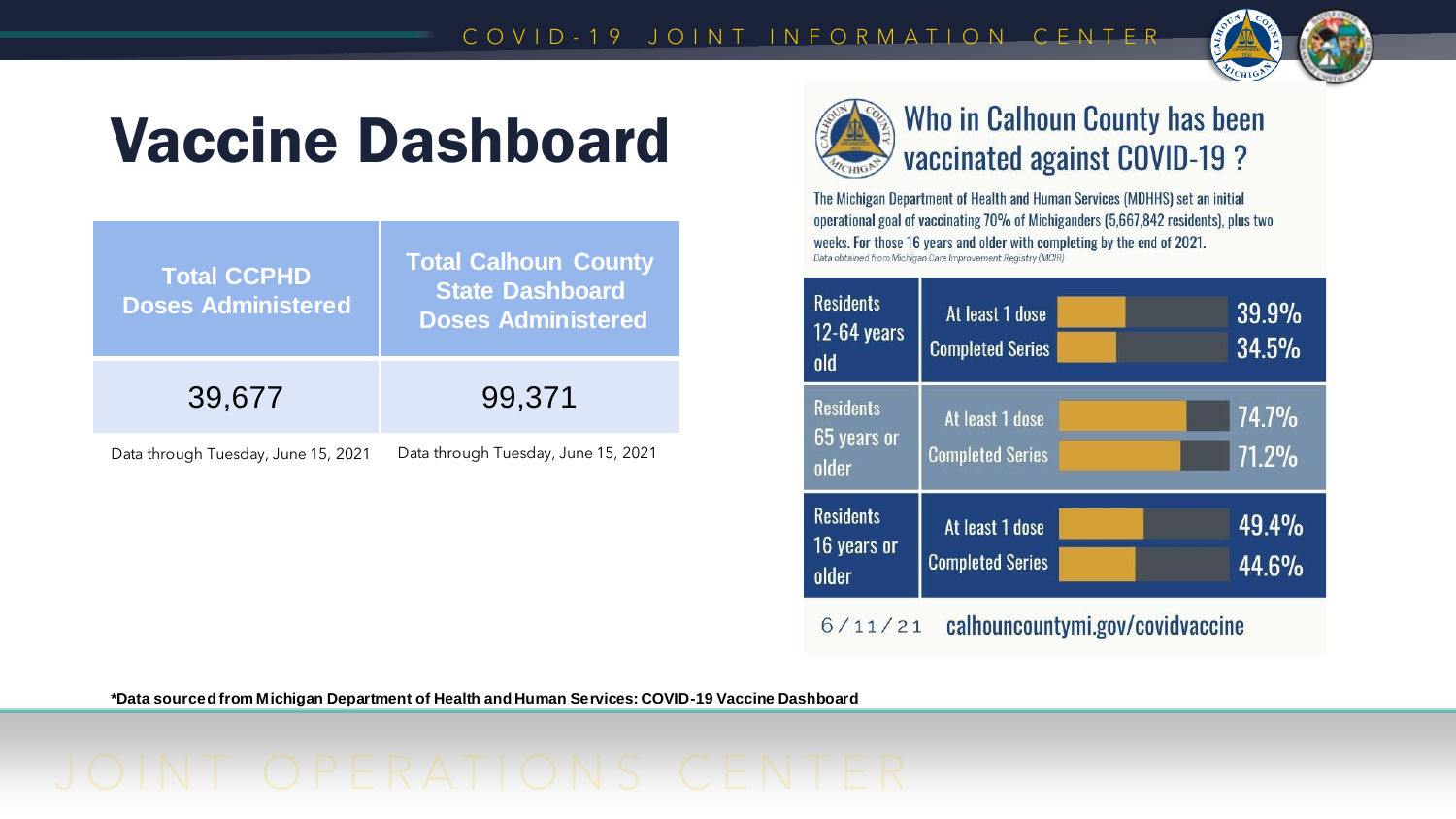

# Local Numbers Good … Today

| 7-Day Average Percent Positivity | <b>7-Day Average Cases per Million</b> |
|----------------------------------|----------------------------------------|
| From 6/5 to 6/11                 | From 6/1 to 6/7                        |
| $2.7\%$                          | 43 cases/million                       |

- Average of about 5 new cases per day in Calhoun County
	- This is good!
- Our cases dropped near this level at this time last year.
- Important to vaccinate this summer!
- Moving back inside this fall could bring a COVID-19 surge to those still unvaccinated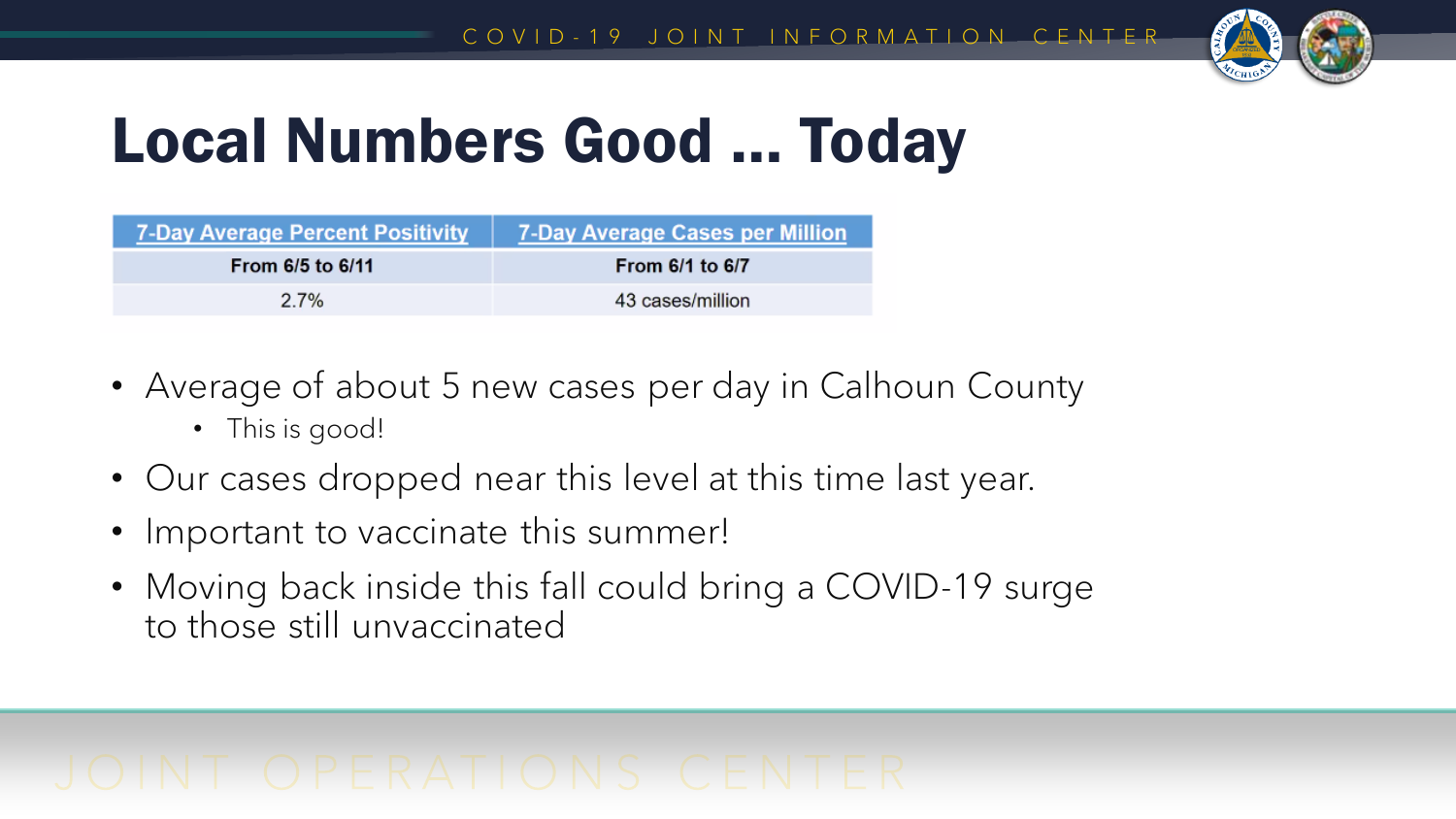

## Upcoming Vaccine Clinics

- Juneteenth Celebration Saturday, June 19 from 1p 4:30p, Holland Park, 100 N. Albion St, Albion. Pfizer vaccine, 12 years and older, J&J vaccine for 18 years and older upon request. No appointment necessary.
- Juneteenth Celebration Saturday, June 19 from 4p 6p, Kellogg Community College Lobby of Miller Physical Education Building, Pfizer vaccine, 12 years and older, interpreters will be available. (Population Health Alliance)
- Wednesday, June 23 from 3p -6p, 820 Mann Rd, Marshall (Old State Farm Building). 12 years and older, J&J vaccine for 18 years and older upon request. No appointment necessary.
- Thursday, July 1 from 3p -6p, Kellogg Community College, North Parking Lot, 450 North Ave., Battle Creek. Pfizer vaccine, 12 years and older, J&J vaccine for 18 years and older upon request. No appointment necessary.
- More dates to be announced soon!
- The CCPHD will be offering COVID vaccines at the Toeller Building (190 E Michigan Ave, Battle Creek) & Albion Health Department (214 E Michigan Ave, Albion) Monday - Thursday: 7:00a - 12:30p & 1:00p-4:30p, Friday: 8:00a -12:00p (J&J, Moderna, Pfizer offered) Appointment Only.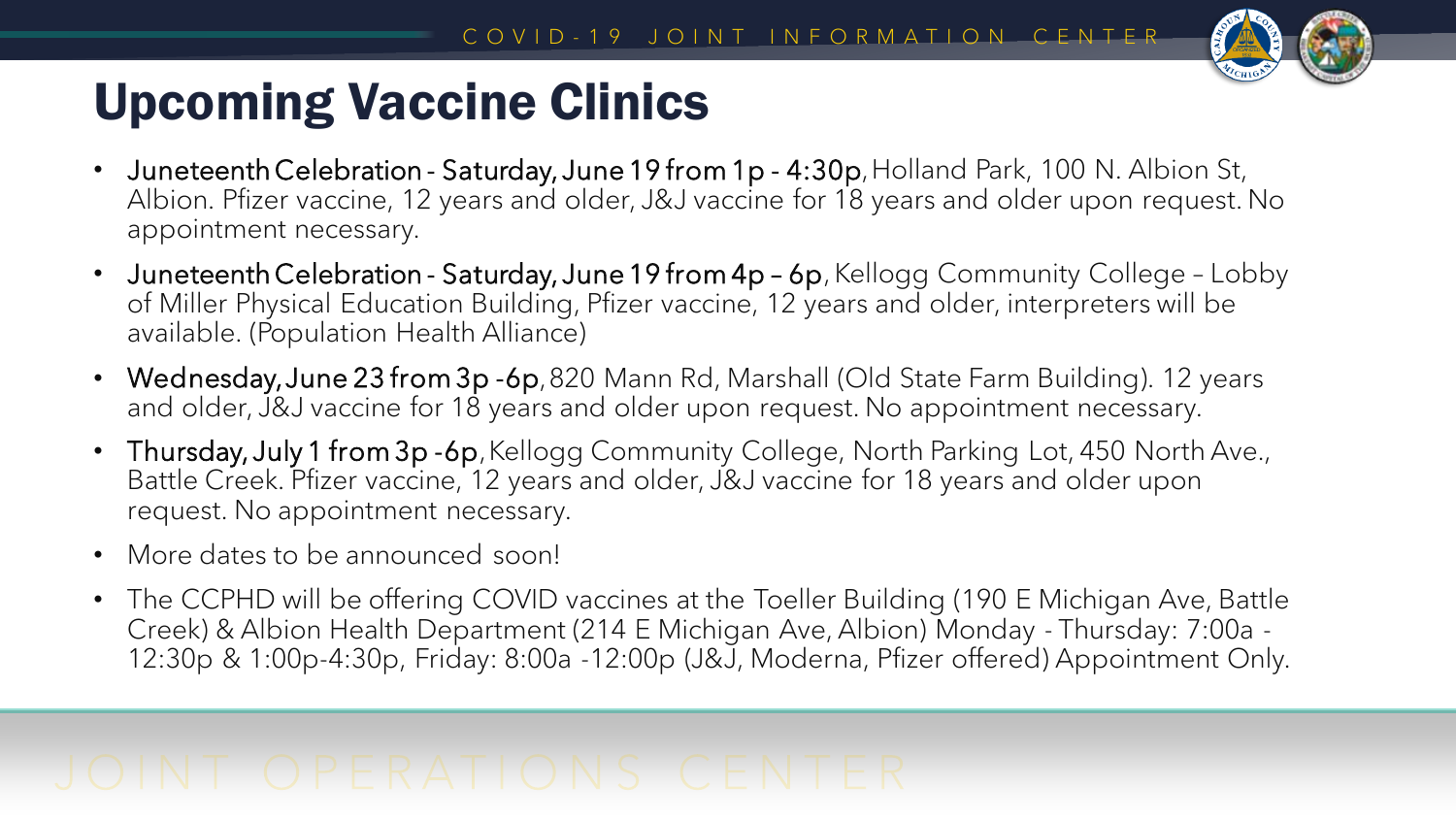

## Local Government Service Updates

- July 6 tentative reopening Calhoun County Justice Center in Battle Creek
- July 19 tentative reopening City of Battle Creek facilities currently closed (City Hall, Police Department, Department of Public Works)
- Updating local COVID-19 preparedness and response plans (see calhouncountymi.gov and battlecreekmi.gov/coronavirus)
- Working through minimal screening for public visitors
- Planning processes and procedures for public meetings and other innovative service changes created, how to keep/adjust those going forward



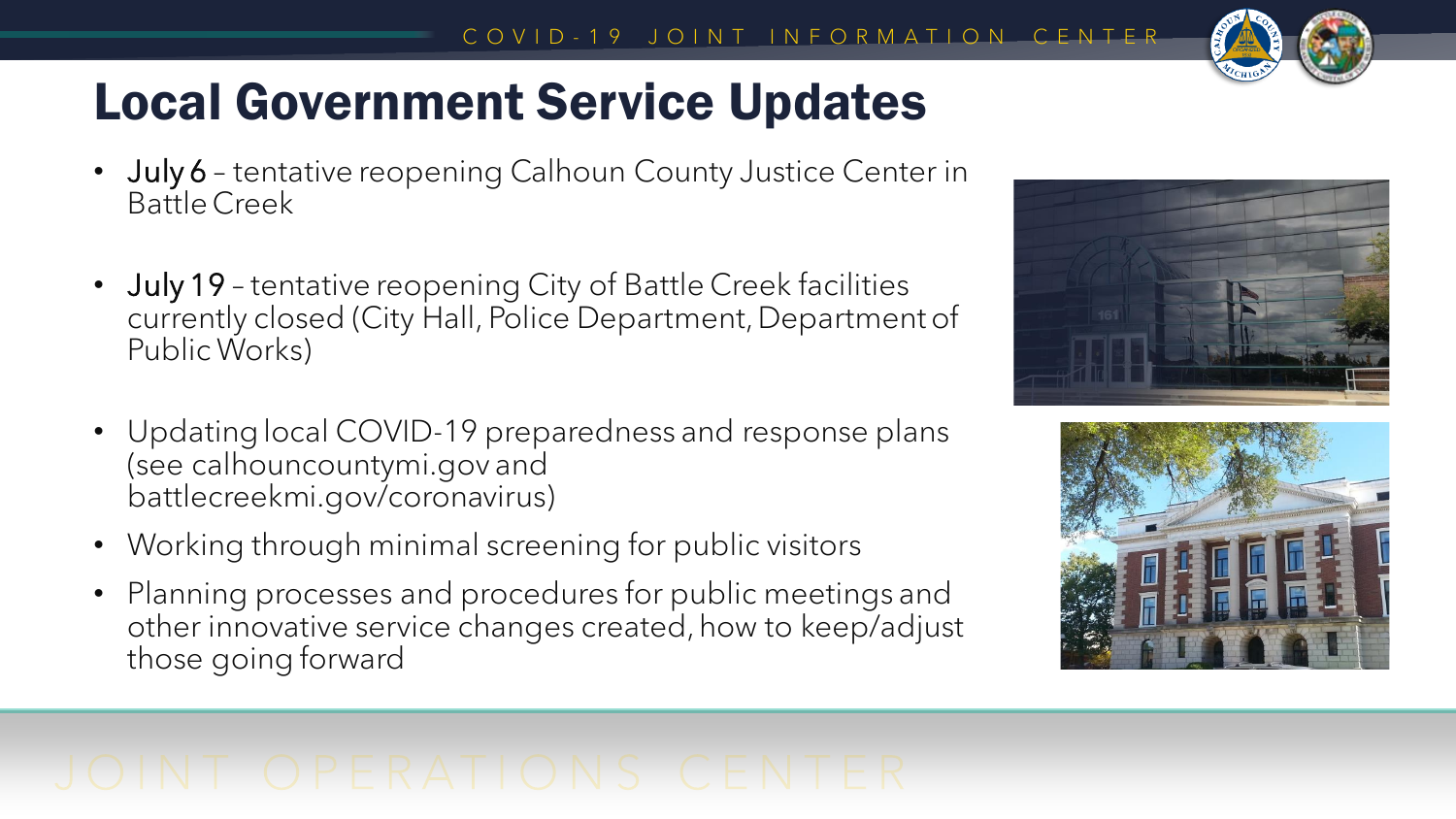## COVID-19 JOINT INFORMATION CENTER

## Don't Hesitate – Vaccinate!

- Campaign from Population Health Alliance Albion and Battle Creek Vaccine Education Workgroups, Albion Health Care Alliance and CareWell Services
- Social media, place-based advertising and billboards in Albion, Battle Creek, Marshall
- Addressing vaccine hesitancy through ambassador trainings and local "trust agents"

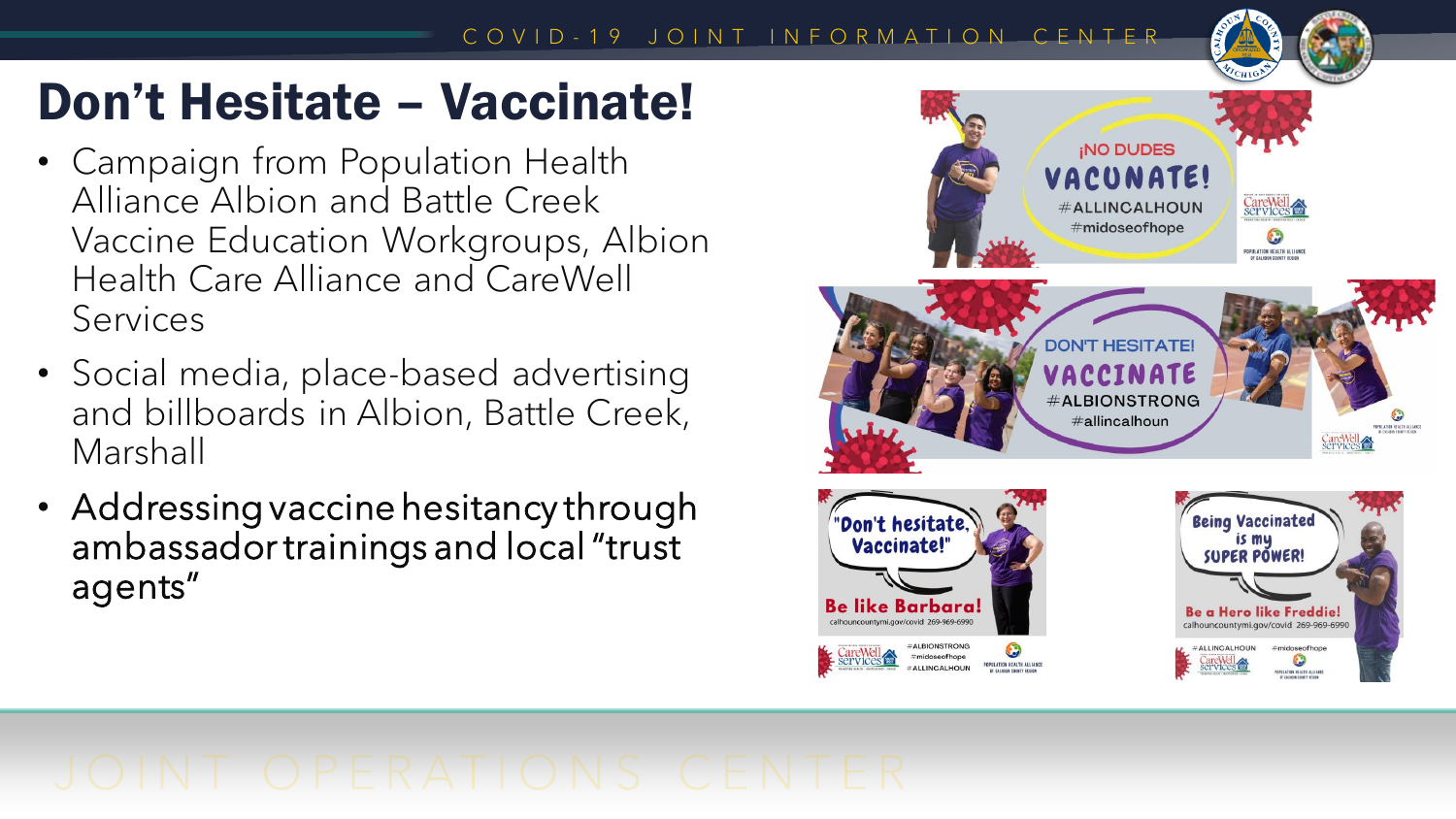

## Comments from Elected Officials

Senator Bizon Representative Haadsma Representative Hall County Elected Officials

Tribal Elected Officials City Elected Officials Township Elected Officials Village Elected Officials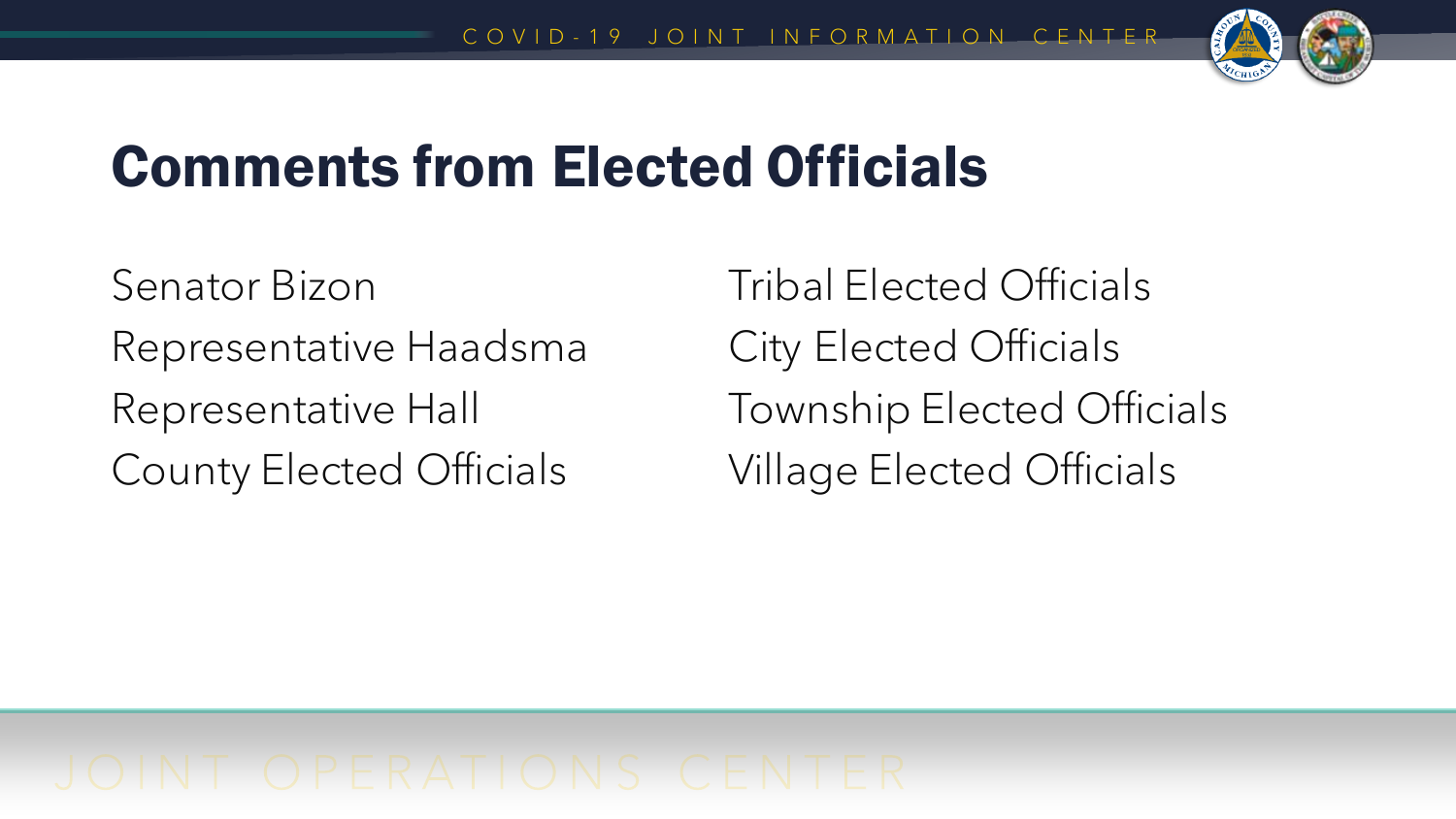

## Best Information Sources

Calhoun County Government and Public Health Department calhouncountymi.gov

• Visit county site to sign up for all JOC press releases

City of Battle Creek, COVID-19 page battlecreekmi.gov/coronavirus

State of Michigan, COVID-19 page michigan.gov/coronavirus

Centers for Disease Control & Prevention (CDC) cdc.gov/coronavirus